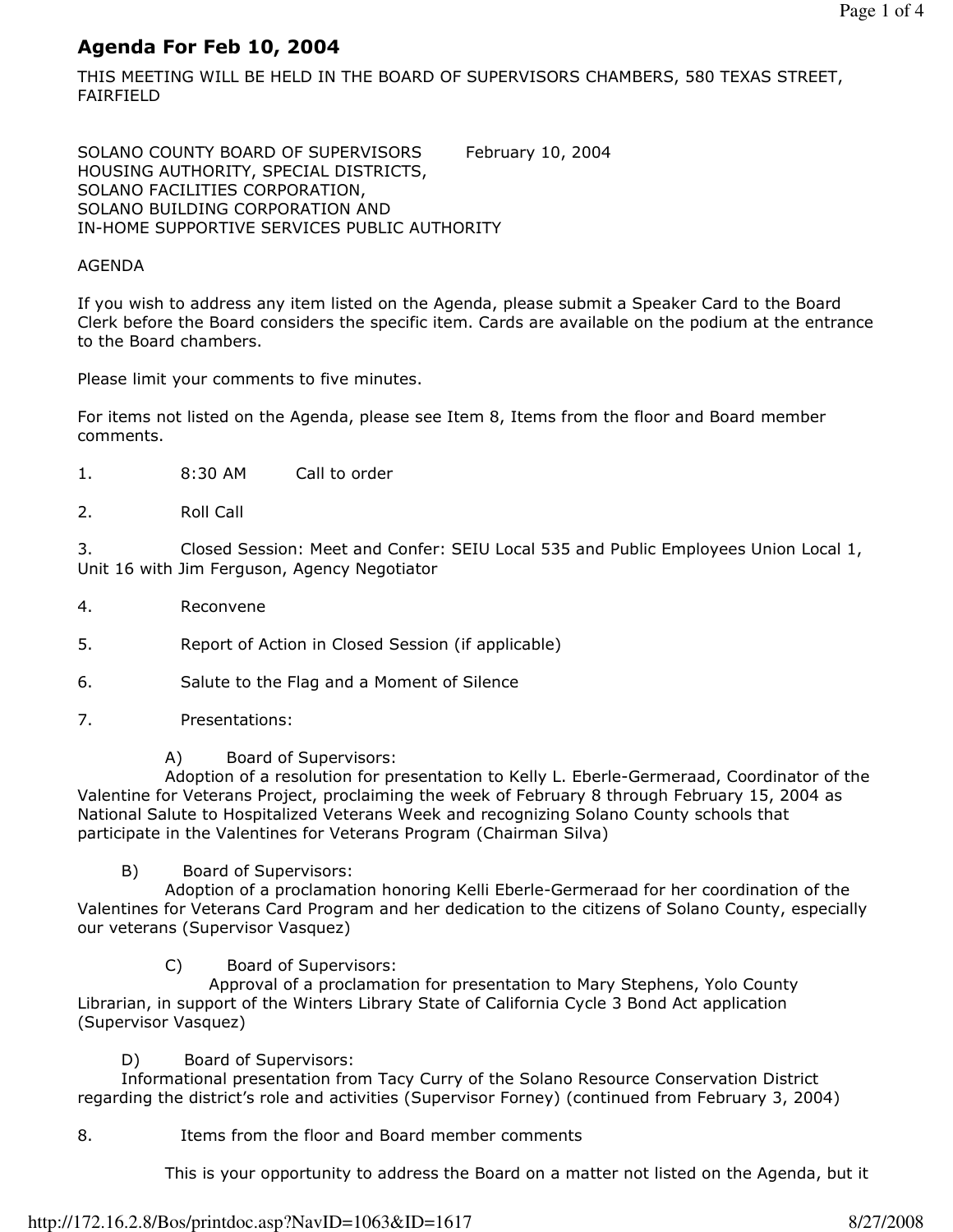must be within the subject matter jurisdiction of the Board. Please submit a Speaker Card before the first speaker is called and limit your comments to five minutes.

- 9. Additions to or Deletions from the Agenda
- 10. Public Comment on Consent Calendar

Each speaker shall have 5 minutes to address any or all items on the Consent Calendar.

- 11. Approval of the Agenda
- 12. Approval of Consent Calendar

The Board considers all matters listed under the Consent Calendar to be routine and will adopt them in one motion. There will be no discussion on these items before the Board votes on the motion unless Board members request specific items be discussed and/or removed from the Consent Calendar.

### CONSENT CALENDAR

### GENERAL GOVERNMENT

13. Clerk of the Board of Supervisors: Approval of Minutes: None

14. County Administrator's Office:

A) Accept the Annual Disclosure and Review of the Public Facilities Fees for FY2002/03 as required by Government Code Section 66006(b)

Approval of the Vacaville Unified School District-Markham School Readiness contract in partnership with First 5 Solano Children & Families Commission for the period of February 1, 2004 through January 31, 2008 in an amount not to exceed \$800,000

C) Approval of a Memorandum of Understanding between Solano County and the Workforce Investment Board's Solano Employment Connection One-Stop Partners for the period of July 1, 2003 to June 30, 2006 to provide employment and training services to a universal population

## HEALTH AND SOCIAL SERVICES

15. Health and Social Services:

 A) Approve the Certification for Proposed Expenditures of Rural Health Services Program Funding for FY2003/04; approval of an appropriation transfer of Unanticipated Revenue in the amount of \$17,354 (4/5 vote required)

 B) Approval of the Certification Against Supplanting for the Bioterrorism Preparedness and Response Progress Report of April 1, 2003 to June 30, 2003; Approve the Bioterrorism Preparedness and Response Plan and Application for FY2003/04; authorize the Director of Health and Social Services to sign the resulting agreement with the State

## CRIMINAL JUSTICE: None

### LAND USE/TRANSPORTATION

## 16. Transportation

 Approval of Traffic Order 385 rescinding the 30 mile per hour (mph) speed limit on Prosperity Lane and 45 mph speed limit on Emigh Road from Anderson Road to Azevedo Road; establishing a 25 mph speed limit on Prosperity Lane and Siebe Drive; a 30 mph speed limit on Glencannon Drive and Ritchie Road; a 35 mph speed limit on Central Way from Cordelia Road to the Fairfield city limit, on Esquivel Road, on a portion of Emigh Road and Grizzly Island Road; and a 45 mph speed limit on Bucktown Lane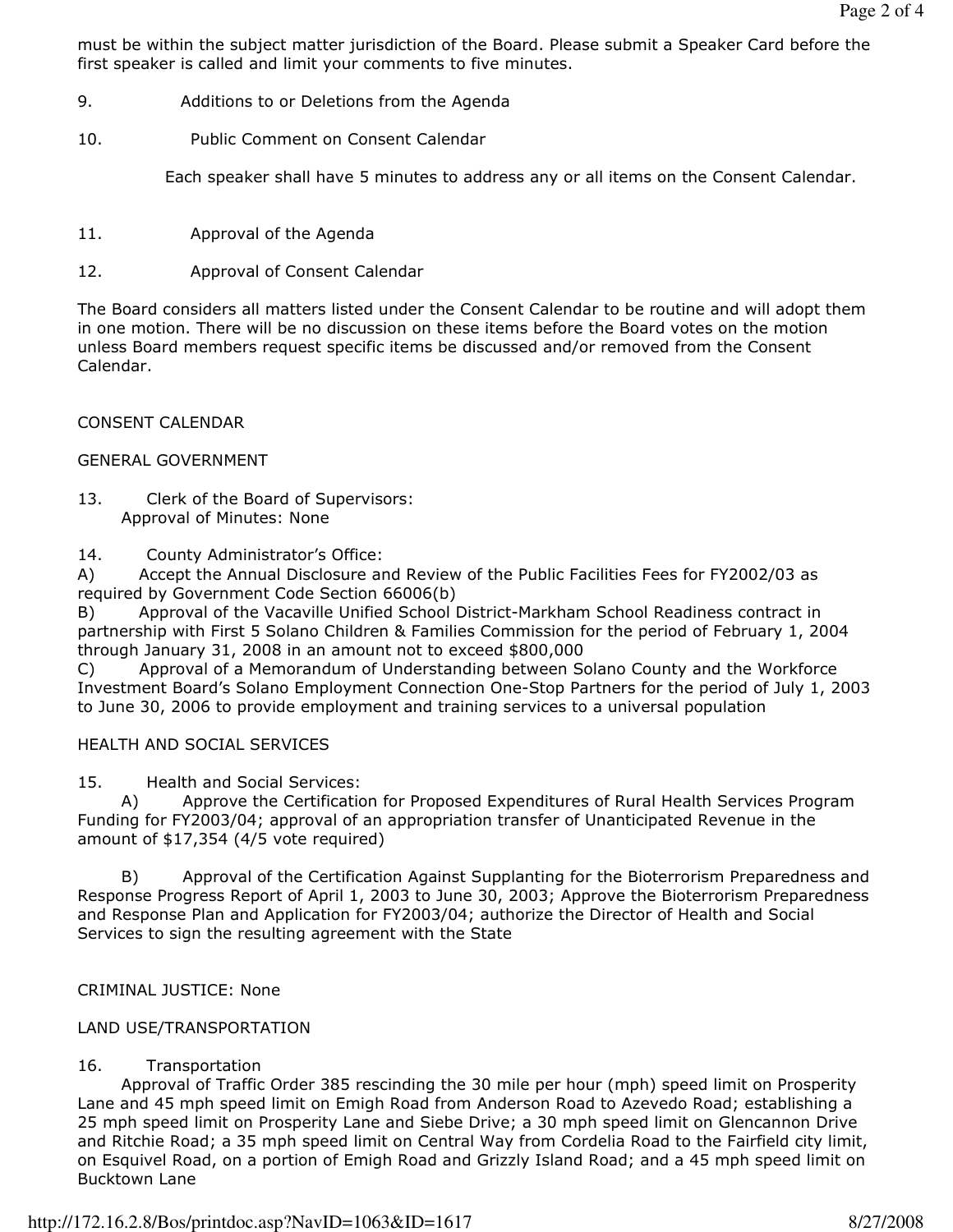17. Environmental Management:

 A) Approve an appropriation transfer to increase Other Professional Services Revenue of \$80,624 to offset an increase in the Department's budget for Contracted Services (4/5 vote required)

 B) Adoption of a resolution authorizing application to the California Debt Limit Allocation Committee (CDLAC) for \$4,000,000 in 2004 Mortgage Credit Certificates; authorize the reassignment of any allocation approved by the CDLAC to the California Rural Home Mortgage Revenue Bond Program

OTHER: None

SPECIAL DISTRICTS GOVERNED BY THE BOARD OF SUPERVISORS: None

### SCHEDULED CALENDAR

- 18. Rescheduled Consent Items: (Items pulled from Consent Calendar above)
- $(A)$   $B)$
- C) D)
- E) F)
- G) H)

### GENERAL GOVERNMENT

19. County Administrator:

 Receive information from Solano County's Legislative Advocate regarding the 2004-05 State Budget and "The Improving Classroom Education Act"

#### HEALTH AND SOCIAL SERVICES

20. Health and Social Services:

 Consider approval of a resolution amending the Allocation List to delete 5.0 FTE Correctional Health Care Nurses, delete 1.0 FTE Senior Correctional Health Care Nurse; add 3.5 FTE Clinic Registered Nurses

CRIMINAL JUSTICE: None

#### LAND USE/TRANSPORTATION:

#### 21. Transportation:

 Consider authorization for the Transportation Director to advertise for bids for construction of the taxiway realignment and wash rack at the Nut Tree Airport; award and execute contract with lowest responsible bidder

OTHER: None

#### MISCELLANEOUS ITEMS

22. Appointments/Resignations to Boards and Commissions:

 A) County Counsel: Appointment of Neil Hamilton to the Board of Trustees for Reclamation District No. 501

- B) Board of Supervisors: Reappointment of Richard Gideon to the Solano County Arts Council
- 11:30 A.M. ADJOURN TO LUNCH